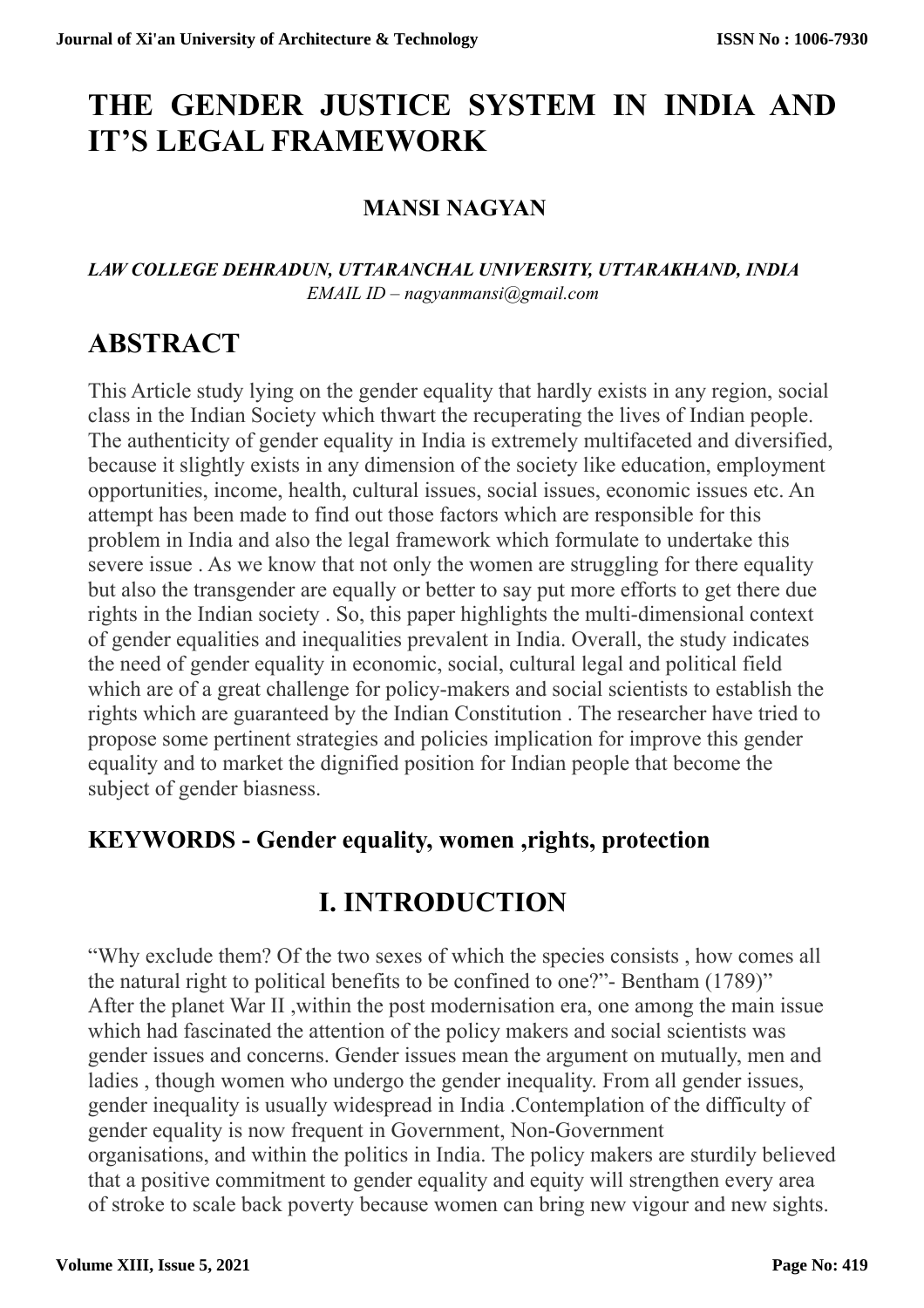tons of debates are happening women and their nourishment since previous couple of decades. Thus, several national and international organisations try to enhancement and therefore the advancement of girls & their full participation in developmental process & trying to eradicate all sorts of inequality against women.

India's rank is 95th out of of 129 nation during a index which measures globally gender parity seeking at the aspects like poverty, health, education, literacy, political representation etc. Gender inequality is chiefly disastrous not only because it refrain women from the minimal social opportunities, but also because it highly imperils the life scenario of future generations. Indian families often prefer boys to women . the newest index contain 51 checkboxes across 14 of the 17 official Sustainable Development Goals and covers 129 countries across all regions of the planet . India also has been dipped to the 112th position from its 108th position in 2018 within the World Economic Forum's Global Gender Gap Index 2020, which covered 153 countries of the planet . The report conclusively said that it'll take nearly 100 years to beat the gender gap within the areas like politics, economic, health ,education etc."The country (India) has overcome two-third of its overall gender difference (score of 66.8%). However, things of girls in larger section of India's society remains deprived. it's lost in total of 4 positions since the previous

survey" the report said.

# **II. GENDER EQUALITY AND CONSTITUTIONAL FRAMEWORK**

The Constitution of India which is a jewel and pioneer of rights plays inherently a great role in protecting the women from discrimination and enabling gender justice in the present scenario. It can be said that the Constitution being superlative law of the land substantially addresses the questions against to the woman and also responds to the challenges. The whole legal system is to be framed as per of the provisions of the Constitution of India. But law unaidedly by the society cannot change the society in a night, but it will definitely bring positive outcomes and also bring the certainty that the discrimination cannot be exist in any dimension whatsoever.

The principle of basic human rights are confirmed and assured all around the world by way of national Constitution and almost all the Constitution is explicitly refers to nondiscrimination with respect to rights between two genders that is men and women. But, none of the Constitution is automatically or as necessity effective enough that there is still prevails certain aspects which are not guarded against and some which have been safeguarded by way of special provisions and some which explicitly guarantees equality in all possible facets of life.

Obstacles that stand out to be systematically transposing a commitment made nationwide to ensure gender justice and gender equality; but, it has been analysed that customary laws as well as procedural laws have continued to an equally safeguard the rights of men and women which further effectively counter made the commitment made at national and international level.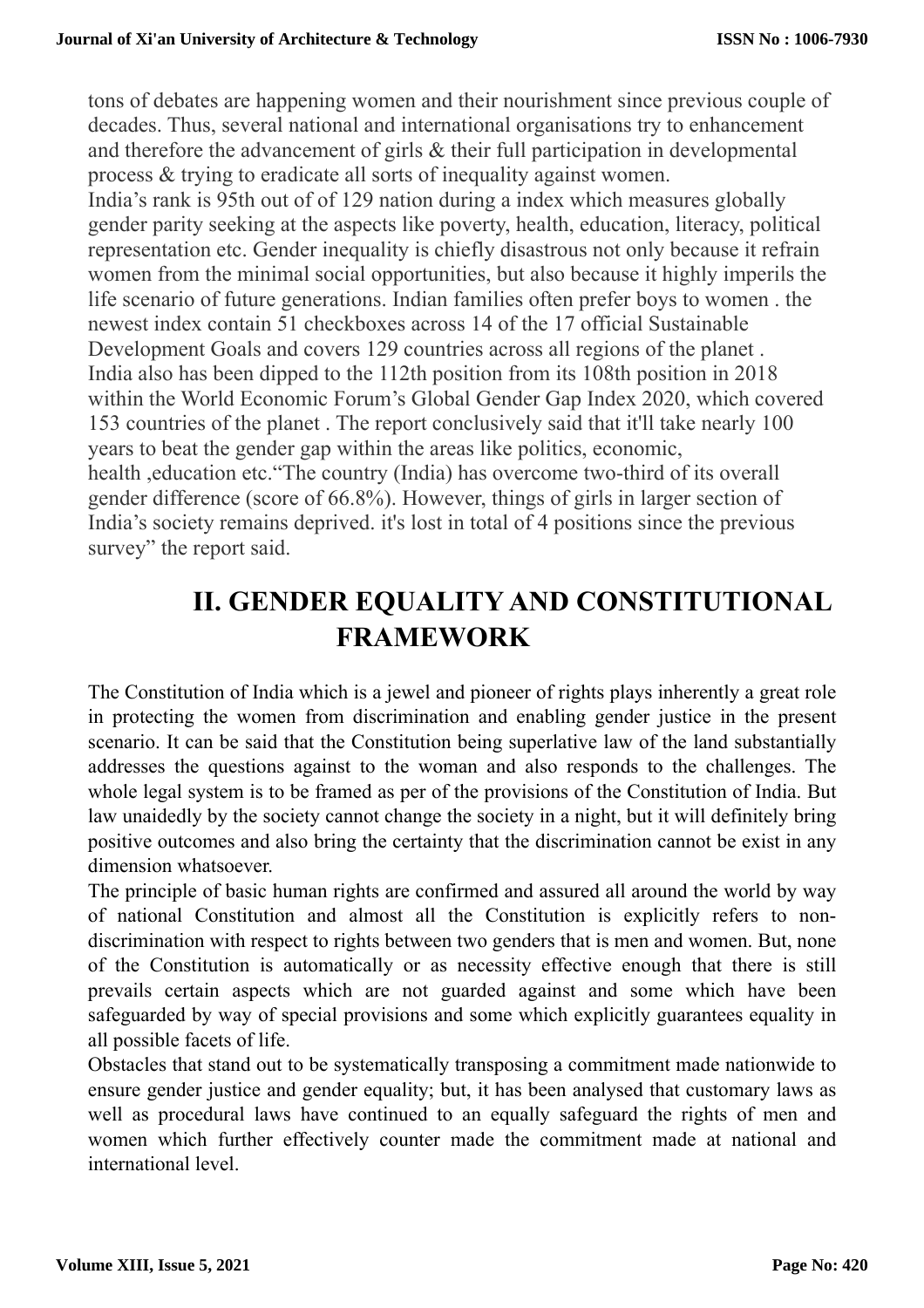**Article 14** of the Constitution talks about the equality. According to the article All persons are equal before the law and every person get the equal protection of law whoever is within the territory of India. Article 14, hence, not only lays down the British conception of the equality before law but it also laid down the principle of equal protection of law which is aptly adapted from the American concept .

**Article 15** provided about the Prohibition of discrimination on grounds of religion, race, caste, sex or place of birth .Thus Article 15(1) specifically restrict any form of discrimination against women on the basis of sex, caste etc. and article 15(3) talks about special provision for the women favouring and empowering laws in order to protect and promote the interest of women and which enhance the state to uplift women from any form of discrimination.

Article 16 of the Constitution talks about that the state cannot discriminate against anyone in the matter of employmentArticle 16 of the Constitution provides for equality of opportunity to all, in matters relating to public employment or appointment to any office and specifically restrict

discrimination on the basis of sex.

The State is not only bound to protect the women from any kind of discrimination but it is the fundamental duty of each and every individual to ensure that the dignity of women is protected. Article 51 A(e) talks that It shall be the duty of every citizen of India and form personal obligation to protect the dignity of women and not to resort any activities or indulge in any action which are derogatory and degraded to the dignity of the women.

**The Equal Remuneration Act, 1976, the Immoral Traffic (Prevention) Act, 1956, the Prenatal Diagnostic Techniques (Regulation and Prevention of Misuse) Act, 1994, the Dowry Prohibition Act, 1961, the Maternity Benefit Act, 1961 and the NREGA,2005** are some of the laws related to empower the gender equality in India.

### **III. Gender justice in personal laws**

**The Hindu Succession Act, 1956** is an attempt of the Parliament of India which enacted to codify the law regarding to intestate or unwilled inheritance, amongst Hindus, Buddhists, Jains, and Sikhs. The noteworthy amendment related to exclusion of discrimination was made in the year 2005 by the Hindu Succession (Amendment) Act, 2005.

Under the Hindu Succession Act, 1956, females are approved for ownership of all property inherited either before or after the signing of the Act, abolished their "limited owner" status. Nevertheless, it was not until the 2005 Amendment that daughters of the families were allowed equal receipt of property as with sons .The property of a Hindu female dying intestate, or without a will, shall inherented in the following manner :

1. To the sons and daughters (including the children of any pre-deceased son or daughter) and if there is husband alive than to the husband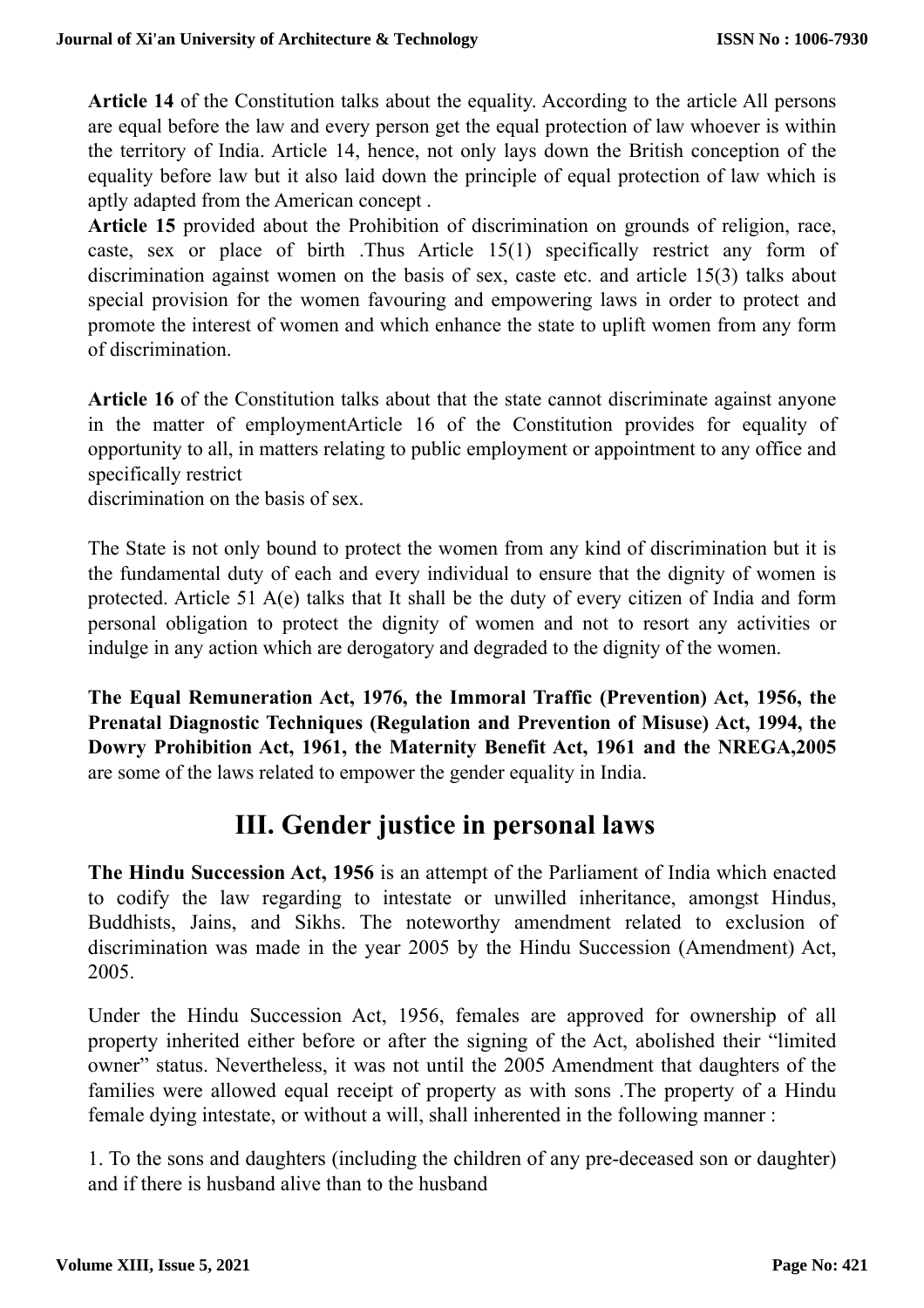- 2. To the heirs of the husband if there is no husband.
- 3. To her father and mother
- 4. To the heirs of the father if the father is deceased, and
- 5. To the heirs of the mother if mother is deceased.

**MUSLIM PERSONAL LAW (SHARIAT) APPLICATION ACT OF 1937**- The inheritance rights of females are governed by Sharia law and the share in the estate of family ,the females are less than males as mandated by Quran which shall need to be changed.

### **IV. GENDER JUSTICE IN CRIMINAL LAWS**

**CRIMINAL LAW (AMENDMENT) ACT, 2013**- The Cabinet Ministers on 1 February 2013 give there approval for bringing an ordinance, which giving effect to the amendment in law as recommended by the Verma Committee Report. According to former Minister of Law and Justice, Ashwani Kumar, 90 percent of the suggestions given by the Verma Committee Report have been included into the Ordinance. The ordinance was subsequently followed by a Bill with considerable changes, which was effectively passed by the Lok Sabha on 19 March 2013.

New offences: This new amendment has expressly consider certain acts as offences which were dealt under related laws. These new heinous offences such as, acid attack, sexual harassment, voyeurism, stalking have been included into the Indian Penal Code. For these kind of offences there are differently severe punishments are included which also incorporate the compensation to the survivor of acid attacks which meets her medical needs. The punishment vary from from 3 years to 10 years and in more heinous offences the punishment is upto life imprisonment

#### **THE INDIAN PENAL CODE ,1860**

- Section 228-A
- Section 292,293 and 294 deals with obscenity and related materials
- Section 306
- section 312-318 deals with miscarriage
- section 354
- section 366
- section 375
- section 376 A-376D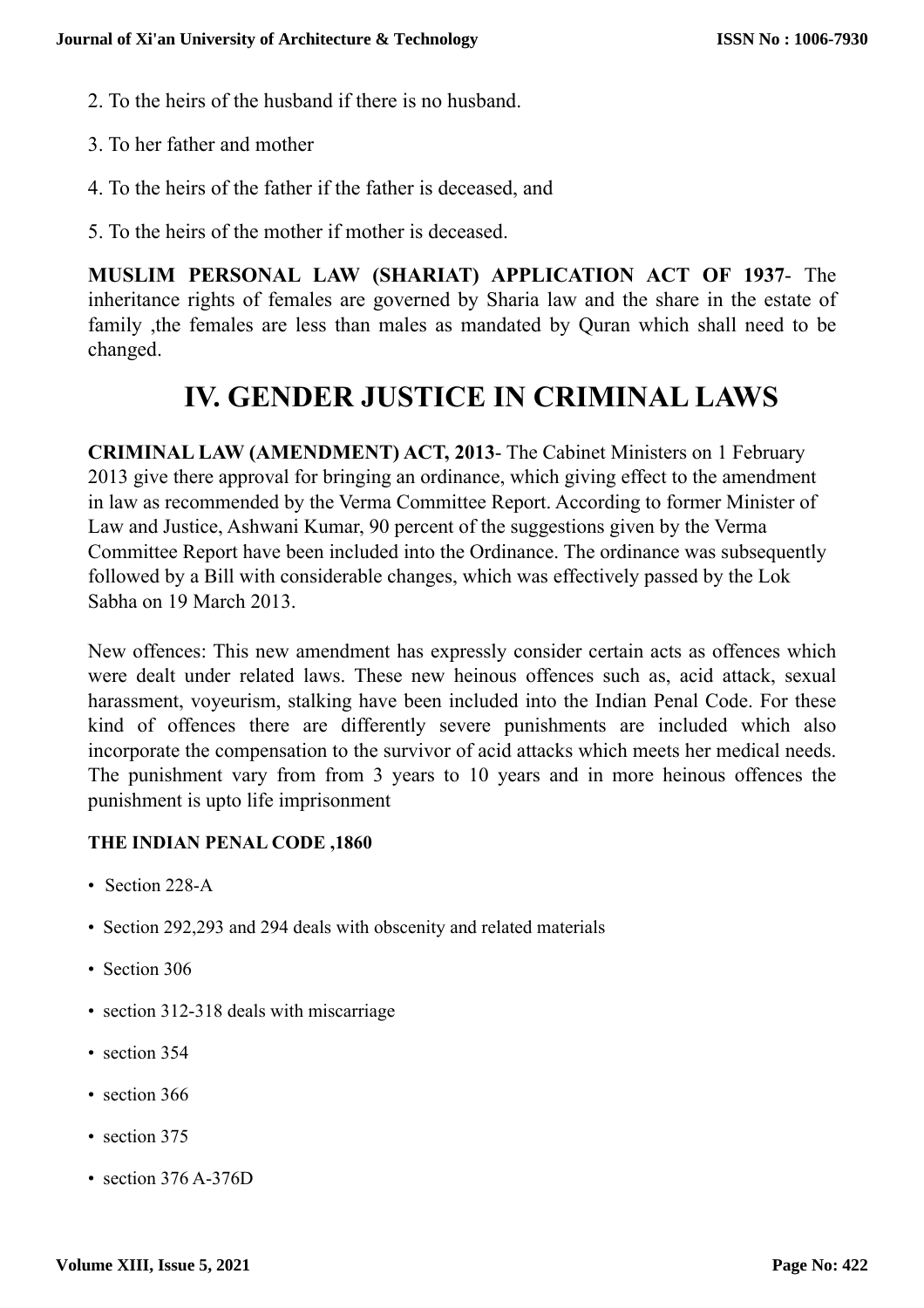- section 496
- section 497
- section 498 A
- section 509

#### **THE CODE OF CRIMINAL PROCEDURE, 1973**

- Section 46
- Section 47
- Section 53-A Examination of person accused of rape by medical practitioner.
- Section 125
- Section 164-A Medical examination of the victim of rape.

#### **THE INDIAN EVIDENCE ACT,1872**

- Section 111-A
- Section 113-A
- Section 113-B
- Section 114-A

## **V. GENDER JUSTICE IN CIVIL LAWS**

In abolition to the laws formulated under personal or criminal laws there are some enactments to which are as follows:

- The Dowry Prohibition Act, 1961
- The Equal Remuneration Act, 1976
- The National Commission for Women Act,1990
- A National Plan of Action for the Girl Child
- The Protection of Women from violence Act, 2005
- Besides these act many other acts and laws exist that are:
- The Hindu Marriage Act, 1955
- Protection of Civil Rights Act, 1955
- Immoral Traffic prevention Act, 1956
- Indecent Representation of women Prohibition Act in,1986
- Medical Termination of Pregnancy Act, 1971 and many more

Through consistent efforts have been made from time to time but still there remains major loopholes and still it is evident that women continues to face acts of violation and deprive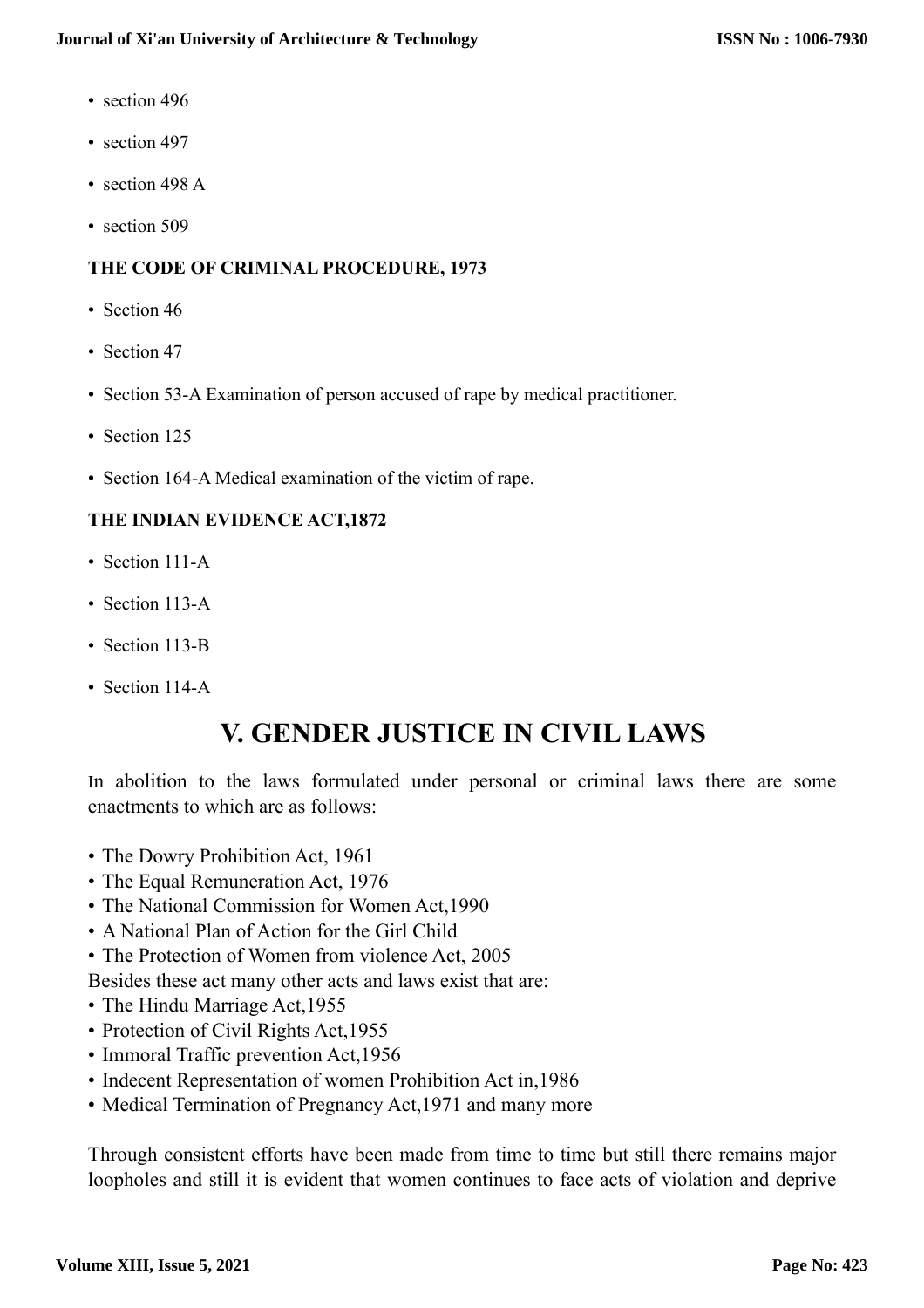continuously of the freedom in the field of social, political ,economic statures to be equally enjoyed by them.

The need is not to just uplift the female section of our society but also to educate and prepare meant to share the platform with women to and not to effect by the same and be concerned and take decisions solely based on gender of a person. This could be of great help as women work at the grassroot level and are very specific and clear with the intricacies is involved and how things differ when it comes to ground reality.

Therefore, women rights principle of equality and gender-based justice are an important concern in particular as well as in general, "It is important to bear firmly in mind - even when it considers the indirect effect of gender equality - that inequality between women and men is itself a denial of social decency and justice''.

**Vina Mazumdar** have rightly asserted that, "equality for women is a basic condition for ensuring that women contribute fully to the social economic and political development of the nation. But substantively equality still-eludes mass of Indian women even after five decades of engagement with political democracy and democratic development planning".

## **VI. GENDER JUSTICE AND THE ROLE OF INDIAN JUDICIARY**

Although these principles are strictly not justiciable, the Supreme Court of India, through its judicial activism, has infused dynamism into these non-justiciable provisions and issued directions to the state to implement them. The 73rd and 74th Amendments (1993) to the Indian Constitution have served as a major breakthrough towards enhancing the women's participation in democratic process.

The Supreme Court in *Muthamma v. Union of India 1979 AIR 1868. and Air India v. Nargesh Mirza (1997) 6 SCC 241*struck down prejudiced service terms mandating female employees to attain government permission before marriage and denying married and pregnant women the right to be employed.

In *Vishaka v. State of Rajasthan***,** the Apex Court observed that the Equality in the course employment can be gravely impaired when women are subjected to gender-particular violence, such as sexual harassment in the workplace. Therefore the Court issued directions to ensure women have equal working conditions and are protected from the sexual harassment. A definition of sexual harassment which was observed by the Supreme Court of India in *Vishaka v. State of Rajasthan*. Article 19 (1) g of the Indian Constitution grant the right to all citizens to be employed in any profession of their choosing or to practice their own trade or business*. Vishaka v. State of Rajasthan* established that its actions are consequential in a breach of one's rights to 'Gender Equality' and 'Life and Liberty' are in fact an infringement of the victim's fundamental right under Article 19 (1) g. The case verdict establishes that sexual harassment violates a woman's rights in the workplace and is thus not just a matter of personal injury.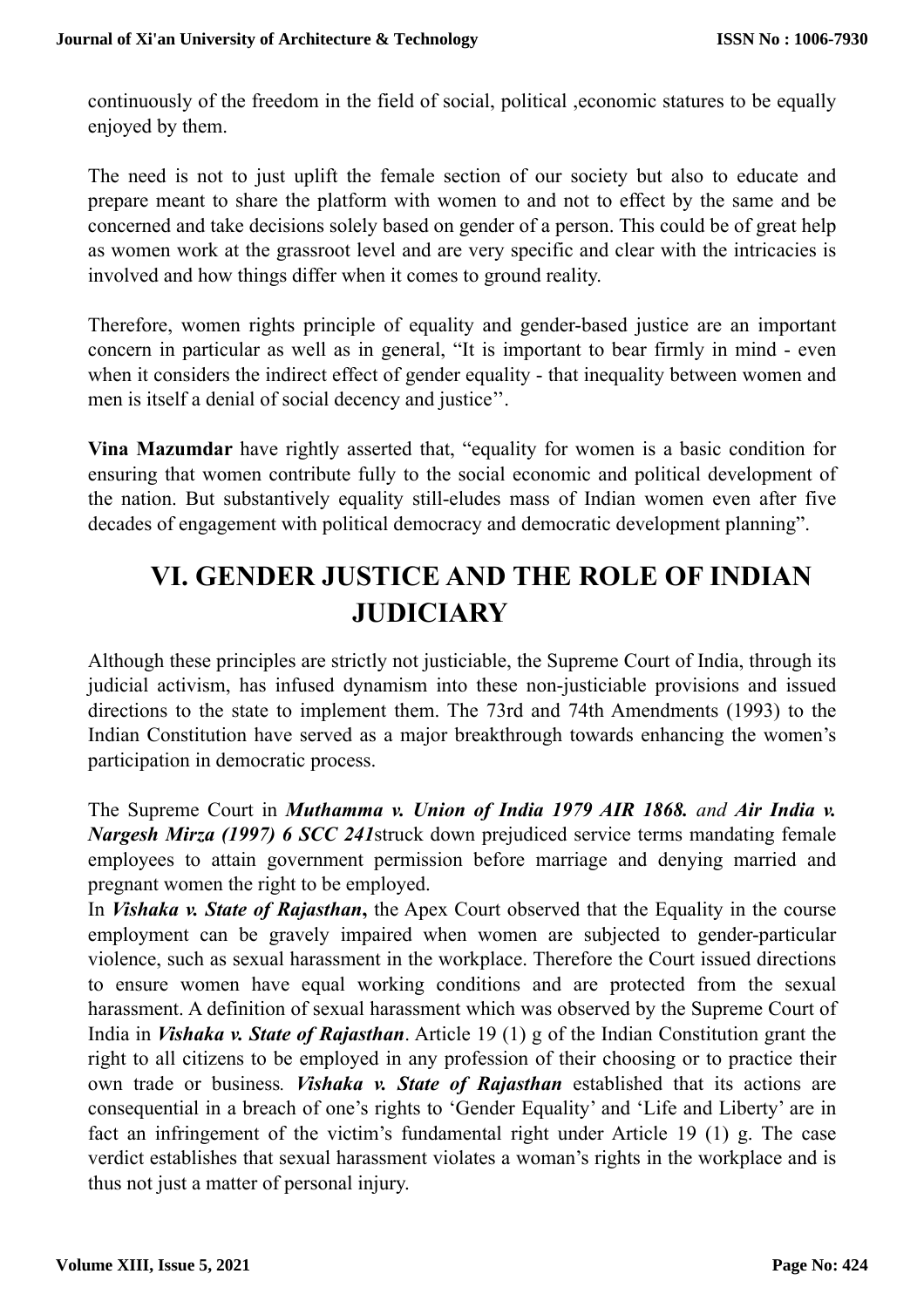In the cases of *Mackinnon Mackenzie & Co. Ltd v. Audrey D'Costa* the Court observed that there was prejudice in payment of wages to lady stenographers and such discrimination was being perpetuated under the attire of a settlement between the employees and the employer. The Court ultimately not only made it obligatory to pay equal remuneration to lady stenographers as their male counterparts but also observed that the ground of financial inability of the management cannot be a ground to seek immunity from the Equal Remuneration Act, 1976. Hindu Succession Amendment Act 2005 is a part of central legislation that was brought into force in all our states. The Act grant equal rights of inheritance to Hindu women along with men, thus achieving the constitutional mandate of equality.

Interpretation of the Guardianship law under the light ray of Article 15 by the Supreme Court in the case of *Githa Hariharan v. Reserve Bank of India* which held that the position of mother is equivalent to the father in the matter of guardianship.

### **VII. CONCLUSION**

Ancient texts of all religions prescribe what should be the qualities of women . Any women who do not posses those qualities are not worthy enough to live in the society with equivalent dignity of other members. This is modern India which need to deactivate the gender Inequality. The needs of the day are that the trends where girls are able not only to break out the culturally depicted patterns of employment but also to offer there valuable advice about there career possibilities that look beyond the traditional list of jobs. It is shocking that in spite of so many laws, women still continue to live under the immense stress and strain which causes suicide . To ensure the fundamentals of the constitution such as equality of status for our women and overall gender equality we still have miles to go. Man and Woman are like two wheels of a carriage and the life of one without the other is incomplete. According to the one report only 29% of Indian women who are above the age of 15 in 2011 were a element of the country's labor force, compared to 80.7% men which is still a very small number. In the Parliament of India, only 10.9% of lawmakers are women, while in the our neighbouring state the Pakistan have surprisingly 21.1% are women. Pakistan scored lower, with 18.3% of women in having received secondary education compared to 43.1% of men although this just a comparison and there is nothing to be inspire off . In the U.S., 94.7% women received a secondary education in a magical way – a figure minutely still higher than for men (94.3%). In the China, this figure was 54.8% for females and 70.4% for males. In India, 200 women died for every 100,000 childbirths, says the report. In China, the number was considerably lower (37 deaths) and in the U.S. even lower than that (21.)

Hence this data shows that how the gender disparity is still a severe issue not at regional level but also at the national level .Thus the need of an hour is to ensure that the above discussed problems should be discussed in well manner at all the levels of the Indian democracy and the legislators should show some real interest to overcome this never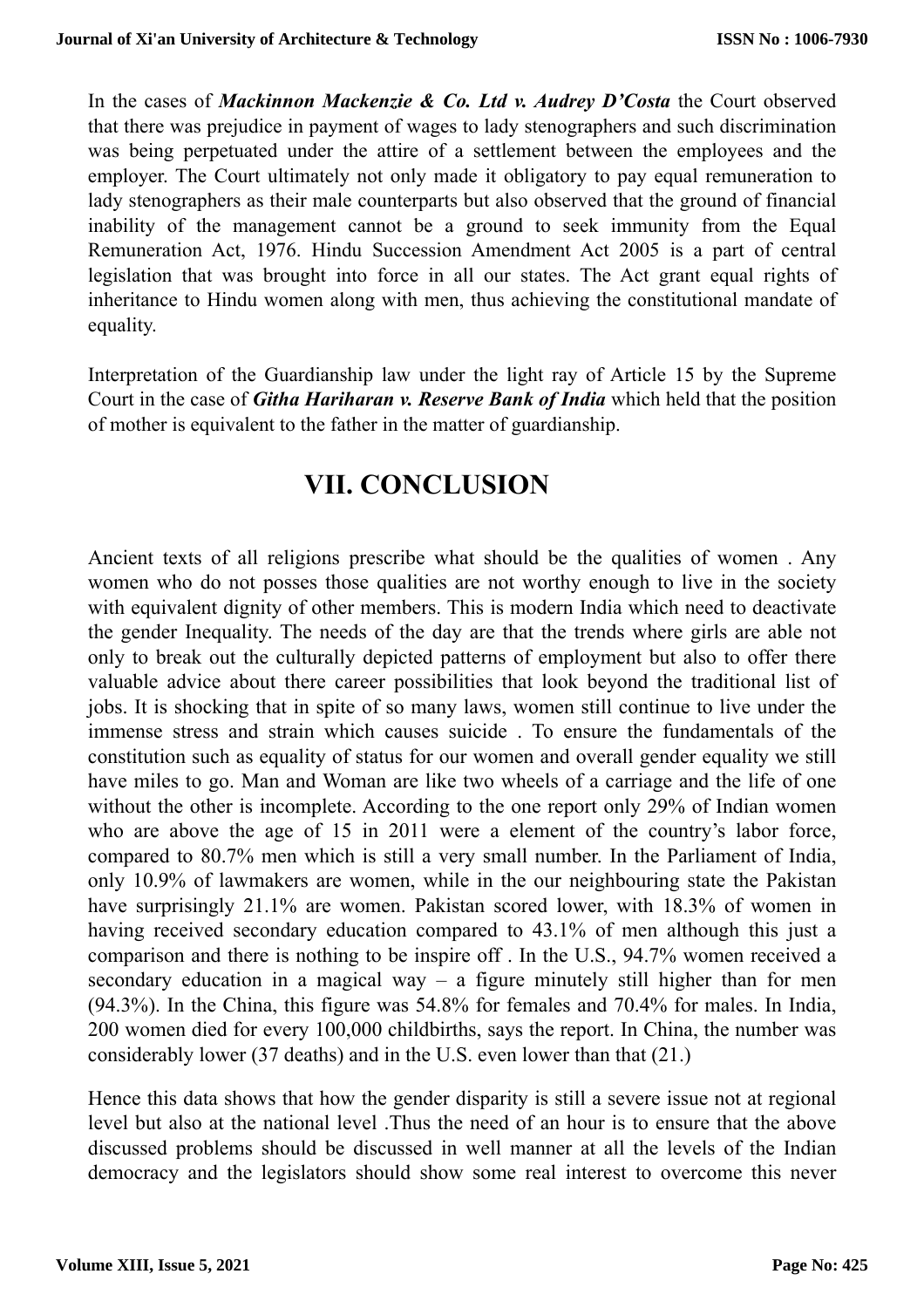ending discrimination by making an act for representation of women in the parliament which definitely help to make an India as the enhanced and gender disparity free society.

### **VIII. SUGGESTIONS**

According to Nobel Laureate Prof. Amartya Sen (2001), there are seven types of gender equalities. Here is a brief explanation of all the types of gender equality.

1) Mortality Equality:- In this, The Equality between men and women unswervingly involves matters of life and death, and it takes the brutal form of unusually high mortality rates for women and a consequent predominance of men in the total population, as opposed to the preponderance of women found in societies with little or no gender prejudice in health care and nutrition.

2) Natality Equality: - This kind of Equality a preference is given to young boys over girls. It is usual in many of the male dominated societies and these manifests in the form of parents wanting there newborn to be a boy rather than a girl. With the accessibility of contemporary techniques to verify the gender of foetus, sex selective abortions has become frequent in India.

3) Employment Equality: - In the terms of employment as well as in the promotion at work women regularly face severe biasness than men. This is evidently exemplified as men getting priorities in getting better work opportunities and pay hike than their female counterparts.

4) Ownership Equality: - In many of the societies ownership of property can also be very unequal. Since ages the customary property rights have been favoured men in the most parts of India. The nonexistence of claims to property can not only reduce the voice of women, but also make it difficult for women to enter and flourish in commercial, economic and even some social activities.

5) Special Opportunity Equality: - Even when there is little difference in basic facilities including schooling, the opportunities of higher education may be far fewer for young women than young men.

6) Basic-Facility Equality: - Even when demographic characteristics do not show much or any anti- female bias, there are other ways in which women can have less than a square deal.

7) Household Equality: - There are often enough, basic inequalities in gender relations within the family , which can take many diverse forms. Even in cases in which there are no explicit signs of anti- female prejudice in, say, survival or son-preference or education, or even in promotion to higher executive positions, the arrangements of family can be relatively unequal in terms of sharing the burden of housework and child care.

There is a elucidation of every problem. For minimising gender inequality in India, we should offer high level of education to girls and amplify women empowerment by giving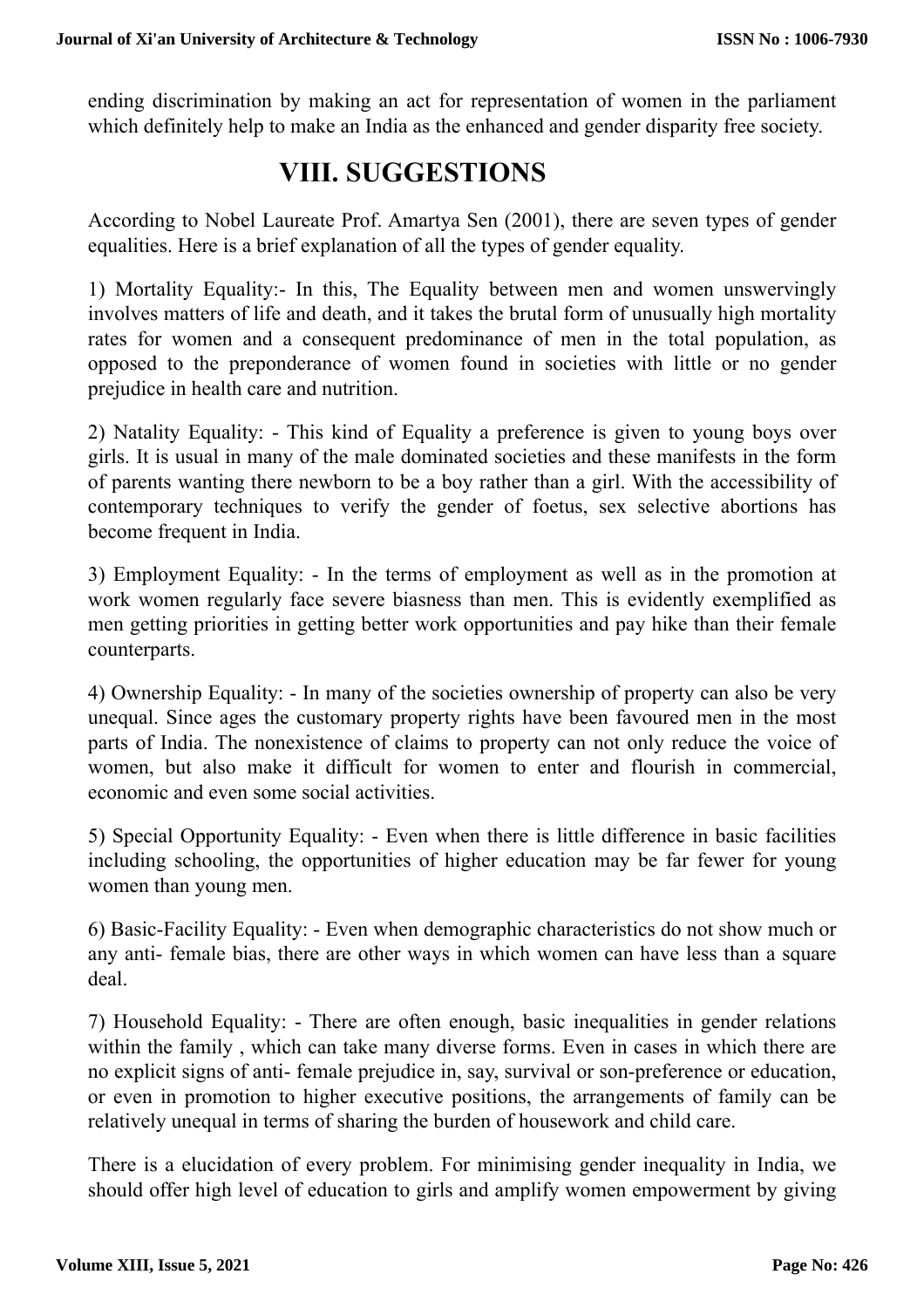them some free education or make stringent laws to Protect there interest or make them financially independent . We should also give them an opportunity in active politics at every level of our democracy and not make use of them in the name of election & we shall make such social activities so that it fascinates the women and enhance the social integration in Indian society can be made. Government should make policies & strategies concerning the sex identification or indecent representation in any form & also regarding the illegal abortions. In context of above NGOs can also play a major role too eradicate Gender Inequality. Politicians should frame out policies for increasing social welfare development regarding this issue and we should srad the more and more awareness among the women regarding there rights as most of them are unaware from there rights. The visionary Campaign of our Hon'ble Prime Minister Mr. Narender Modi "Beti Bachao Beti Padhao" can be successful only , when the mindset of Indian society will be changed towards the women .

### **REFRENCES**

- 1. Available at : [https://www.coursehero.com/file/47452668/There-is-great-disparity-in](https://www.coursehero.com/file/47452668/There-is-great-disparity-in-the-definition-of-gender-and-sex6-pagesdocx/)[the-definition-of-gender-and-sex6-pagesdocx/ \(visited on 2 April 2020\).](https://www.coursehero.com/file/47452668/There-is-great-disparity-in-the-definition-of-gender-and-sex6-pagesdocx/)
- 2. Available at : https://www.slideshare.net/abubashars/gender-inequality-77793286 (Visited on 2 April 2020).
- 3. Available at : https://iosrjournals.org/iosr-jef/papers/vol2-issue5/H0255565.pdf (Visited on 2 April 2020).
- 4. Available at : https://www.rightsofequality.com/you-too/(Visited on 3 April 2020).
- 5. Available at : https://yourstory.com/socialstory/2019/06/india-ranks-95-globalgender-equality- index(Visited on 3 April 2020).
- 6. Available at :https://www.livemint.com/news/india/india-slips-four-ranks-on-worldeconomic- forum-s-global-gender-gap-index-2020-11576574974188.html (Visited on 6 April 2020).
- 7. The Constitution Of India
- 8. *Available at* :https://www.linkedin.com/pulse/role-education-sectorremoving-gender- inequality-manikandan-annadurai (Visited on 6 April 2020).
- 9. Available at: [https://infogalactic.com/info/Pre-Conception\\_and\\_Pre-](https://infogalactic.com/info/Pre-Conception_and_Pre-Natal_Diagnostic_Techniques_Act,_1994)Natal Diagnostic Techniques Act, 1994(Visited on 7 April 2020)
- 10. Pre-Conception and Pre-Natal Diagnostic Techniques (PCPNDT) Act, 1994 (Visited on 7 April 2020 ).